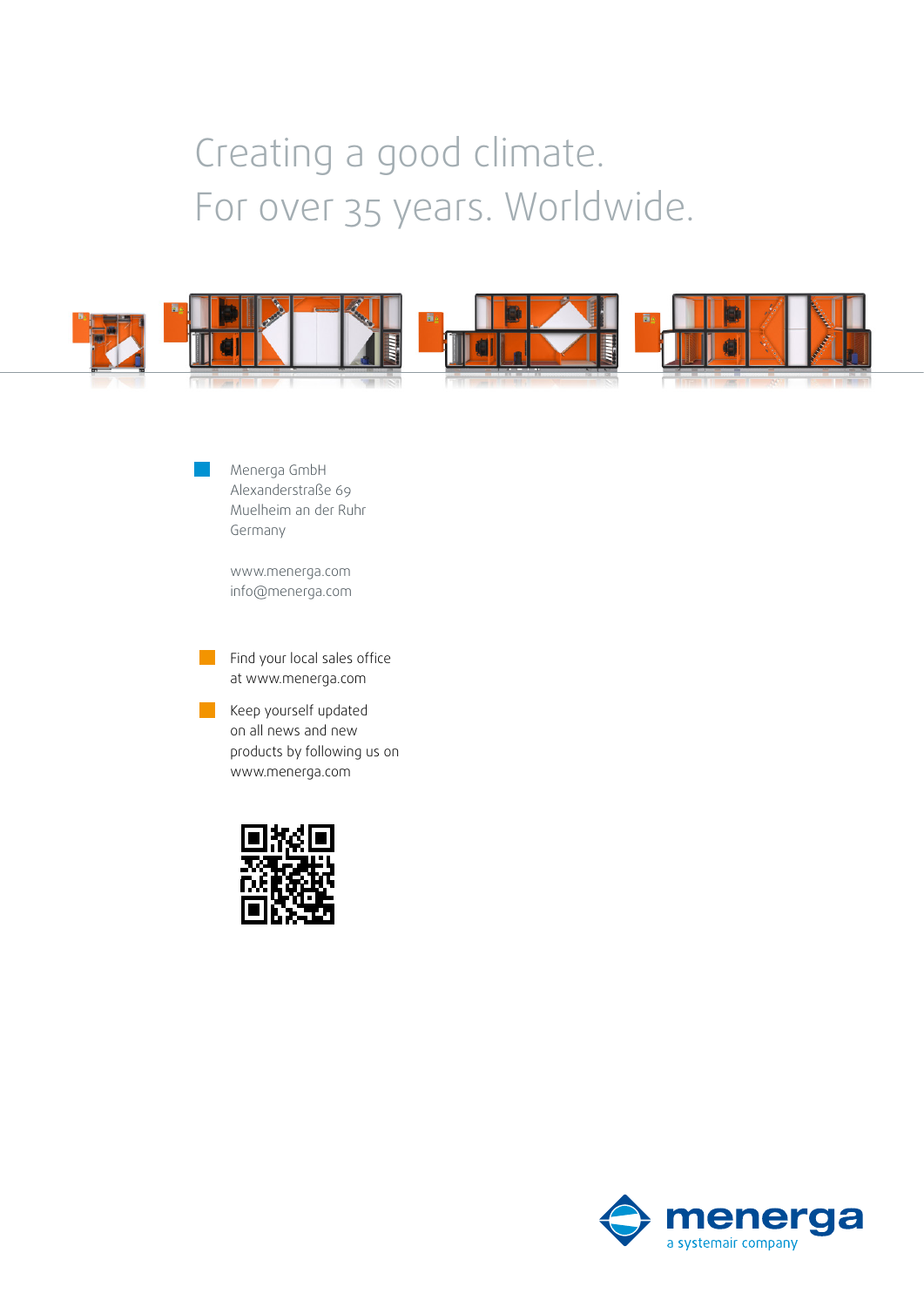# Best chilling – without chiller! Adiabatic**Pro**

**30% more capacity than the best Menerga system so far, 50-100% more capacity than conventional systems! Available from mid-2014 – projectable as from now!**

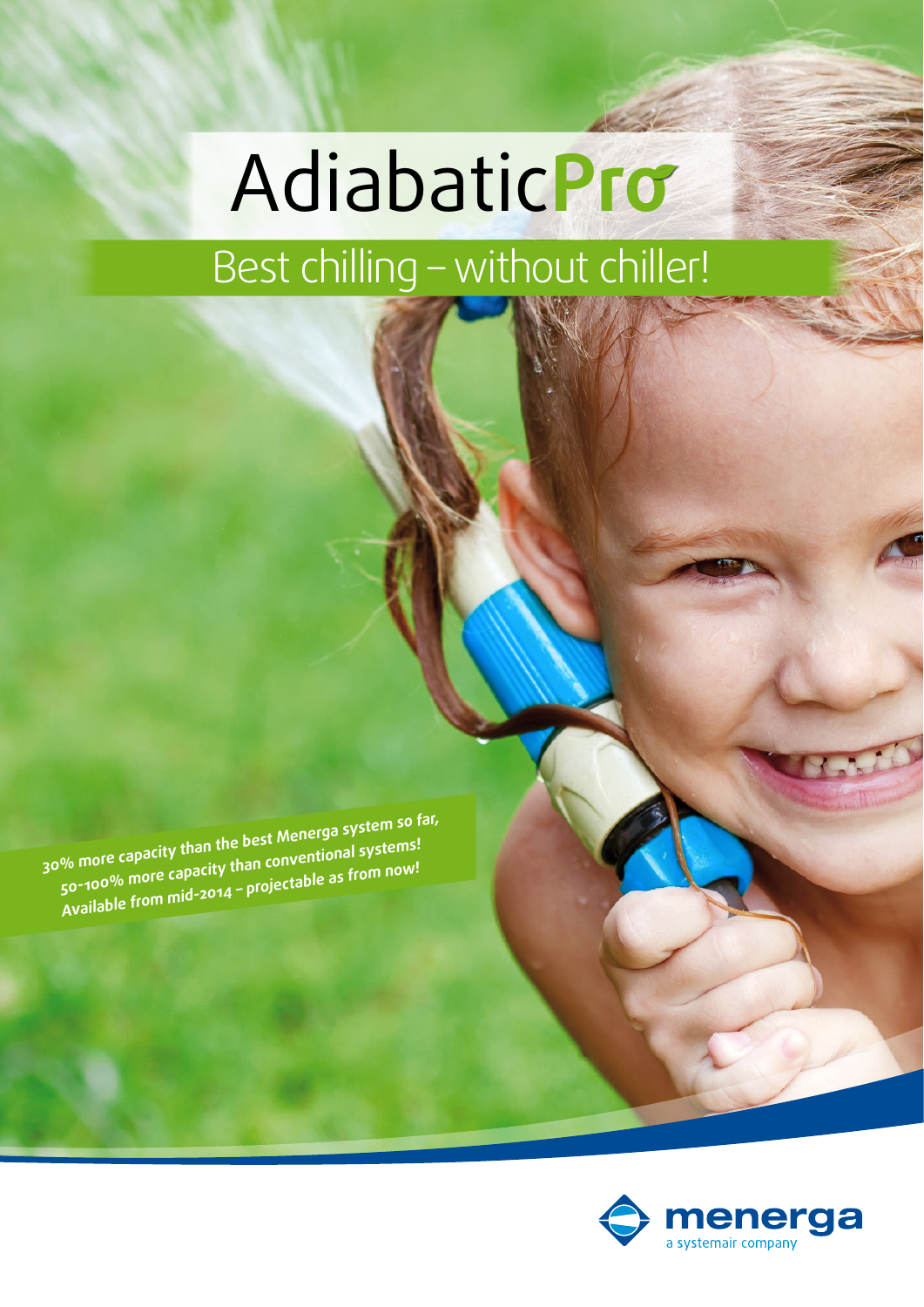## A quantum leap in the efficiency of air conditioning Adiabatic**Pro**

### **What is adiabatics?**

Adiabatic evaporative cooling – or short "adibiatics" – is a very efficient principle that can be found in nature. It makes use of the physical effect when water evaporates it removes thermal energy from the air, which cools it down. Everybody has experienced this effect themselves, e.g. doing sport and sweating. When the sweat film evaporates on the skin, sensible heat, i.e. heat that you can feel, is taken away and the body temperature falls.

Menerga has been using this principle for over 25 years in their highly efficient air-conditioning technology. The air temperature can be reduced up to 14 K using evaporative cooling, without any energy input for the cooling process! Evaporative cooling has its limits in physical terms due to the respective wet-bulb temperature. Systems which are exclusively adibiatic cannot achieve a lower temperature than approximately 21 degrees Celsius. Therefor it has been necessary so far during hot summer month to add a compressor refrigeration system with noticeable higher energy and maintenance requirements.

Menerga has now managed to expand the capacity limits of adibiatic systems. For many areas of application, a separate compression refrigeration system is therefore no longer needed!



Menerga has developed a new technology to significantly optimise adiabatic evaporative cooling. Amongst other things, this is based on pre-cooling the return air before the heat exchanger, as a result of which the overall efficiency of the cooling process is increased to almost 100%. The outside air temperature can be reduced additional without any further energy input in comparison to conventional adibatic systems, which means a supply air temperature of up to

18° C is possible. At the same time an increase in the cooling performance of up to 30%, taking into account a mean room temperature of 26° C can be reached. AdiabaticPro can be used in Adconair comfort air conditioning units, which can cool down the outside air by more than 15 K with the new system and therefore represent a fully-fledged, energy-saving alternative to conventional comfort air conditioning systems – without any refrigeration system.

## **What's new in AdiabaticPro?**

#### **Adconair Adiabatic**

1st Humidification of the return air (RA) at the RA intake of the counterflow plate heat exchanger.

Due to its physical limitations, the principle does not allow any SA temperatures below 20° C.

#### **Adconair AdiabaticPro**

- 1st Humidification of the return air (RA) at the RA intake of the counterflow plate heat exchanger
- 2<sup>nd</sup> Pre-cooling of the return air to reduce the wet-bulb temperature with the help of partial flow of the circulating water.
- 3rd Pre-cooling of the outside air by means of additional humidification in the exhaust air.





*AdiabaticPro achieves in summer cooling mode temperature drops up to 15 K and stays under the supply air temperatures of conventional systems even at higher outside air temperatures.*